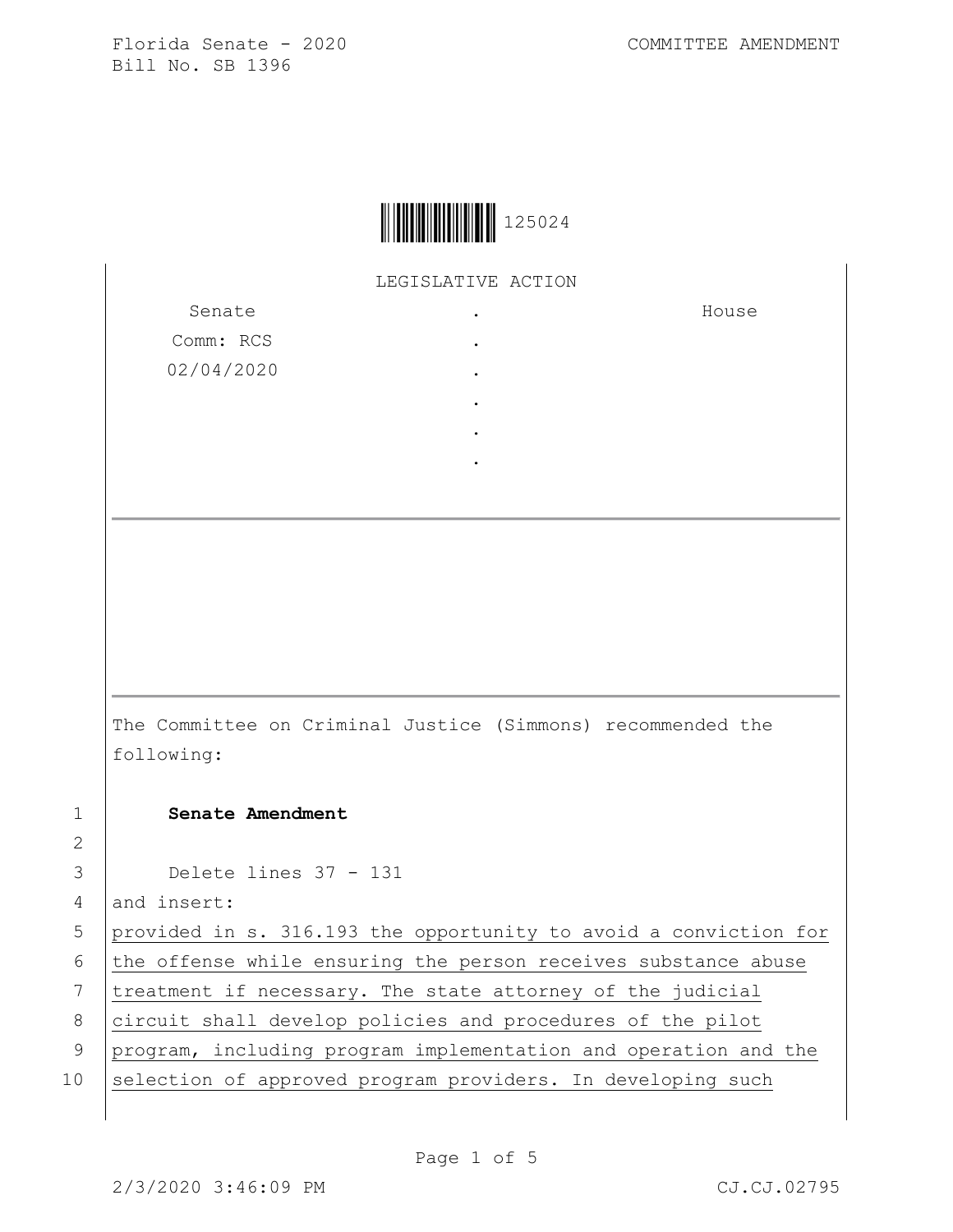Ì125024rÎ125024

| 11 | policies and procedures, the state attorney shall consult local  |
|----|------------------------------------------------------------------|
| 12 | law enforcement agency representatives, county probation, the    |
| 13 | public defender, and local program providers. The state attorney |
| 14 | of each judicial circuit shall operate that circuit's pilot      |
| 15 | program. Each judicial circuit shall publish the terms and       |
| 16 | conditions of the pilot program on the website of the office of  |
| 17 | the state attorney.                                              |
| 18 | (2) ELIGIBILITY REQUIREMENTS.-                                   |
| 19 | (a) A person charged with driving under the influence,           |
| 20 | contrary to s. 316.193, is eligible for participation in the     |
| 21 | pilot program if he or she:                                      |
| 22 | 1. Has not been charged with a prior alcohol-related or          |
| 23 | drug-related criminal traffic offense, regardless of             |
| 24 | disposition.                                                     |
| 25 | 2. Does not have a pending felony or prior felony                |
| 26 | conviction.                                                      |
| 27 | 3. Has no more than two prior misdemeanor convictions.           |
| 28 | 4. Was not involved in a motor vehicle crash or accident         |
| 29 | relating to the charge of driving under the influence.           |
| 30 | 5. Was not, at the time of the offense, accompanied in the       |
| 31 | vehicle by a person under 18 years of age.                       |
| 32 | 6. Did not, at the time of the offense, have a blood-            |
| 33 | alcohol level of 0.20 or more grams of alcohol per 100           |
| 34 | milliliters of blood; or a breath-alcohol level of 0.20 or more  |
| 35 | grams of alcohol per 210 liters of breath.                       |
| 36 | 7. Has not previously participated in the pilot program.         |
| 37 | 8. Waives the speedy trial period. The speedy trial period       |
| 38 | is tolled immediately upon entry into the pilot program until    |
| 39 | the participant completes all terms and enters a plea pursuant   |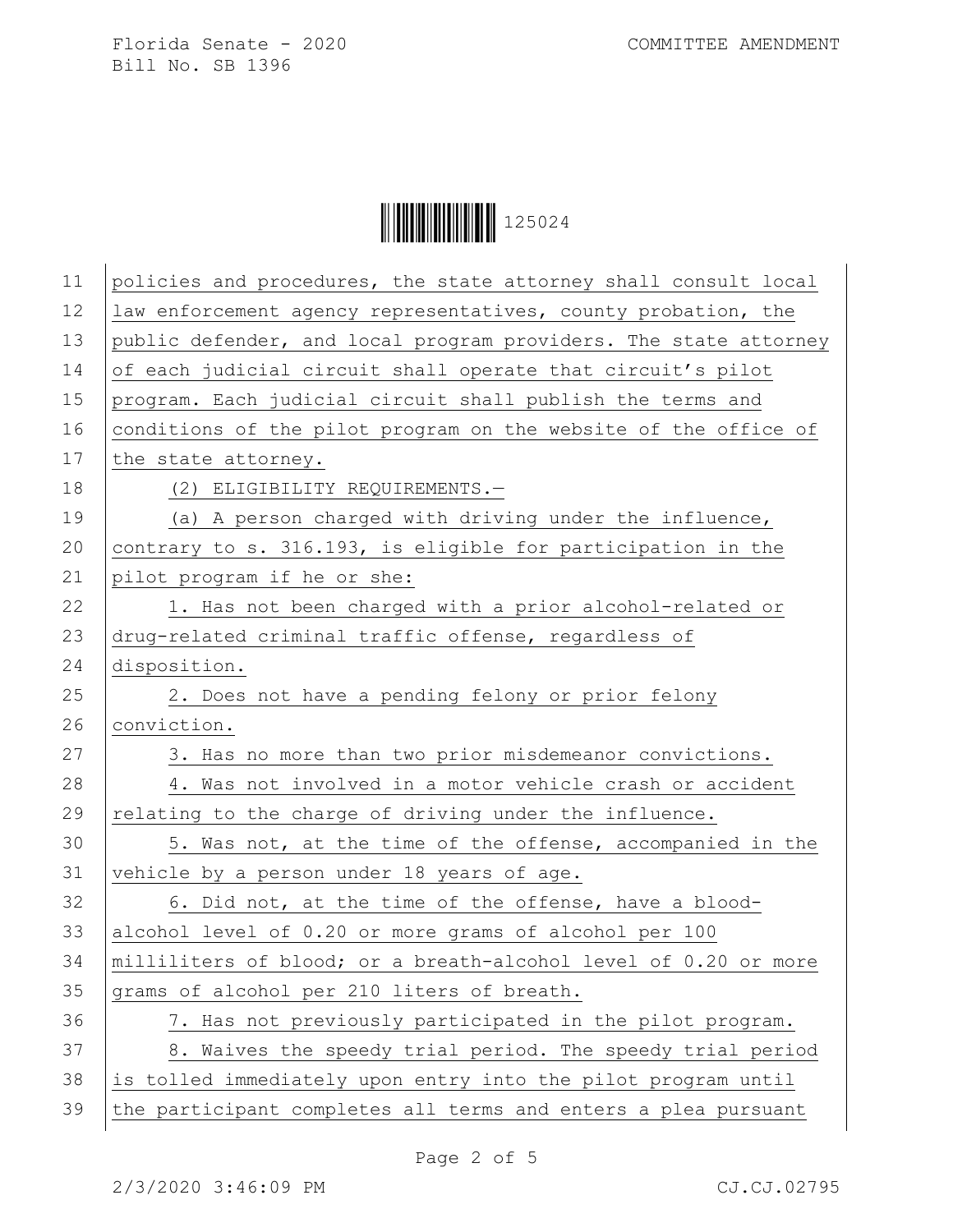Ì125024rÎ125024

| 40 | to subsection (4) or the participant is discharged from the      |
|----|------------------------------------------------------------------|
| 41 | pilot program pursuant to subsection (5).                        |
| 42 | (b) For purposes of this subsection, the term "conviction"       |
| 43 | means a determination of guilt which is the result of a plea or  |
| 44 | trial, regardless of whether adjudication is withheld or a plea  |
| 45 | of nolo contendere is entered.                                   |
| 46 | (3) PILOT PROGRAM REQUIREMENTS.-                                 |
| 47 | (a) A person must participate in the pilot program for 12        |
| 48 | months, during which period he or she may not possess or consume |
| 49 | alcohol, or any controlled substance as set forth in ch. 893,    |
| 50 | unless the controlled substance was lawfully obtained from a     |
| 51 | practitioner or pursuant to a valid prescription, and must       |
| 52 | complete the following as administered by an approved program    |
| 53 | provider:                                                        |
| 54 | 1. Fifty hours of community service if, at the time of the       |
| 55 | offense, the person had a blood-alcohol level of 0.15 or less    |
| 56 | grams of alcohol per 100 milliliters of blood; or a breath-      |
| 57 | alcohol level of 0.15 or less grams of alcohol per 210 liters of |
| 58 | breath.                                                          |
| 59 | 2. Seventy-five hours of community service if, at the time       |
| 60 | of the offense, the person had a blood-alcohol level more than   |
| 61 | 0.15, but less than 0.20 grams of alcohol per 100 milliliters of |
| 62 | blood; or breath-alcohol level more than 0.15, but less than     |
| 63 | 0.20 grams of alcohol per 210 liters of breath; or did not       |
| 64 | provide a blood or breath sample.                                |
| 65 | 3. A substance abuse course conducted by a DUI program           |
| 66 | licensed by the department under s. 322.292, which shall include |
| 67 | a psychosocial evaluation of the person, and any substance abuse |
| 68 | treatment recommendations by such program.                       |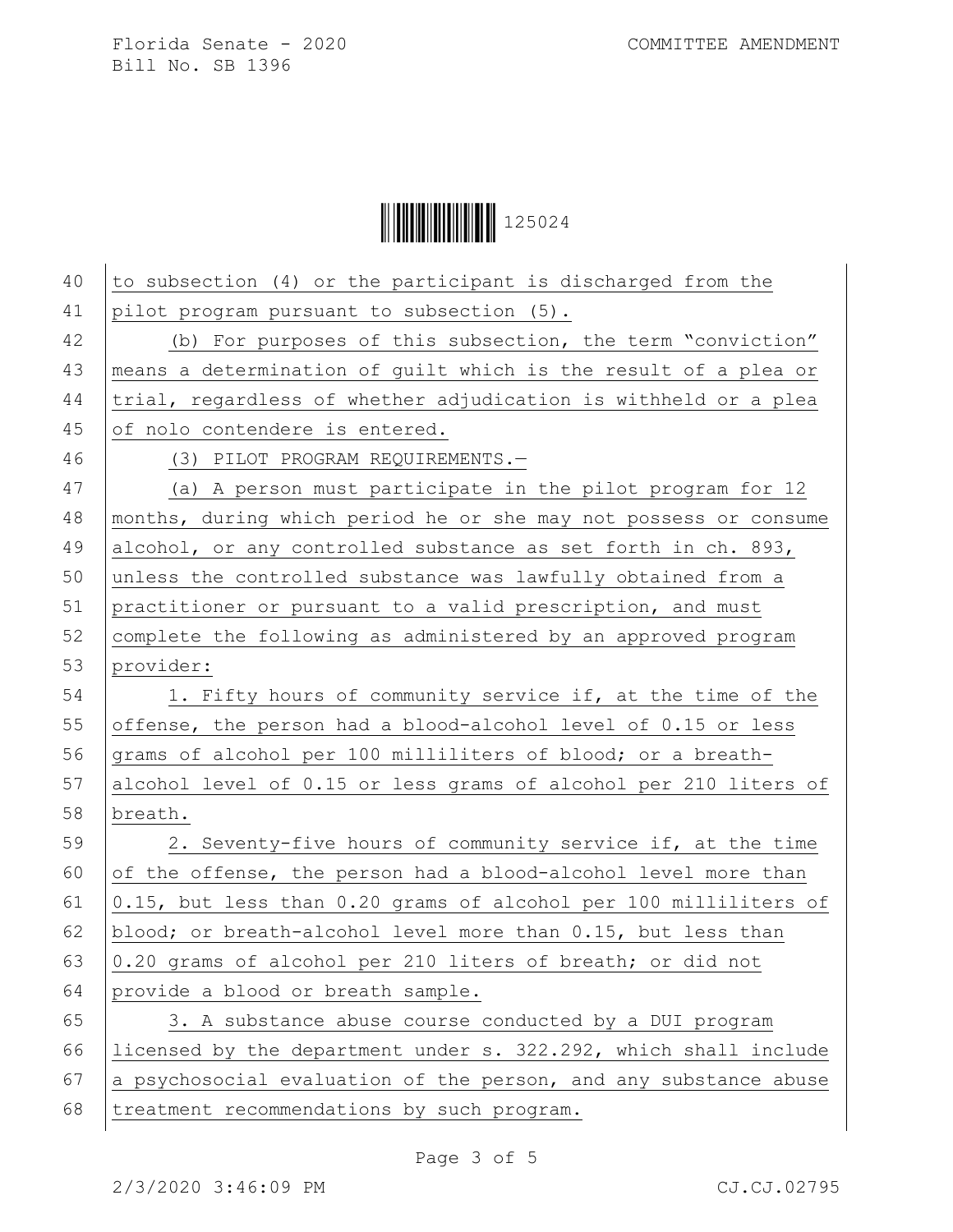**|| || || || || || || || || || || || ||** 125024

69 4. A victim's impact panel session, if such a panel exists 70  $\vert$  within the judicial circuit, or a victim's impact class. 71 (b) A person who participates in the pilot program must pay  $72$  all fines and standard costs imposed by the judicial circuit. 73 (c) Upon commencement of the person's participation in the 74 pilot program, all motor vehicles that are individually or 75 jointly leased or owned and routinely operated by the person 76 shall be impounded or immobilized for a period of 10 days. 77 (d)1. After the impoundment or immobilization period 78 required by paragraph (c), the person shall have installed on 79 all such vehicles, and must successfully use, an ignition 80 interlock device approved by the department in accordance with 81  $\vert$  s. 316.1938 for a period of: 82 | a. Ninety days if, at the time of the offense, the person 83 had blood-alcohol level of 0.15 or lower, grams of alcohol per 84 100 milliliters of blood; or breath-alcohol level of 0.15 or 85 lower, grams of alcohol per 210 liters of breath. 86 b. One hundred eighty days if, at the time of the offense, 87 the person had a blood-alcohol level more than  $0.15$ , but less 88 than 0.20 grams of alcohol per 100 milliliters of blood; or 89 breath-alcohol level more than 0.15, but less than 0.20 grams of 90 alcohol per 210 liters of breath; or did not provide a blood or 91 breath sample. 92 | 2. If the person claims inability to pay for an ignition 93 interlock device and: 94 a. The person's family income is at or below 100 percent of 95 the federal poverty level as documented by written order of the 96 court, the regular monthly leasing fee charged to all customers 97 | by the ignition interlock device provider shall be discounted

Page 4 of 5